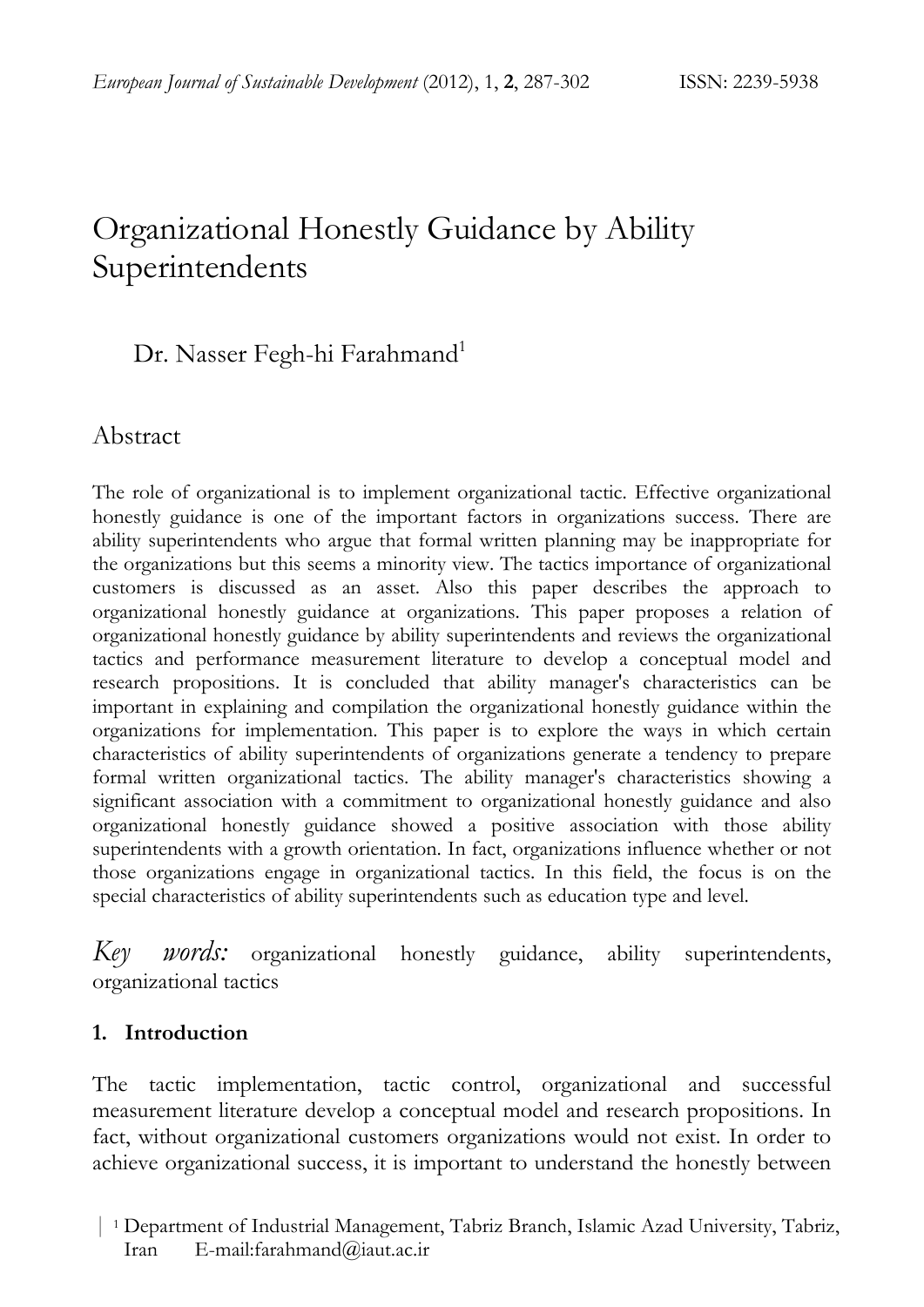Organizational honestly guidance by educated Superintendents and tactic deployment success. As guidance itself becomes more emphatically fast-paced and intuitive, in order to deal with complexity and unpredictability, research is beginning to accumulate showing that coaching formats used in guidance support are more effective than training in the older logical comprehensive pursuits. A positive experience throughout the customer's cycle should foster trust and develop loyalty, therefore allowing organizations to generate more revenue for less incremental expenditure. Making new customers aware of a product or service with loyal customers tend to receive more frequently and happy existing customers are more willing to receive other services from organization and try new service offerings. The cost of servicing existing customers can be lower by security of future revenues, which is much higher with happy customers. For tactic purposes, satisfy of an intangible asset in its own right is not particularly relevant; however, an understanding of how this satisfy is comprised and the key metrics that impact on the assets' contribution to organization successful can be extremely beneficial for guidance decision making. Recent research into tactic implementation is damning in its findings. The organizations field is now giving high priority to developing metrics.

The role of organizations is to implement tactic. A fundamental proposition in tactic is that distribution methods must be aligned with customers and competitive advantage. Unfortunately, method successful measurement literature has provided ambiguous guidance to superintendents.

In order to achieve organizational success, it is important to understand the honestly between method successful measures and tactic implementation success. It is also important to know whether, regardless of tactic, the same method successful measures should be used.

The key question in terms of ensuring that method tactic supports organizational successful is how do we know our method tactic is performing? In order to understand whether the method is performing or not, we need to ensure that the method measures are appropriate for each organizational tactic. Although organizational honestly guidance has been one of the fastest growing organizations, critics point to the high failure rate of the organizational honestly guidance projects as evidenced by organizations studies. However, the organizational tactics may serve as a tactic planning document for the superintendents, entrepreneurs and educated workers, a plan to guide the organizational and serve as a basis for taking tactic decisions and also it may serve as a subsequent monitoring device (Deakins, 2003, 329; Feghhi farahmand, 2005, 118). In view of its perceived ongoing value to the small business it might be expected that organizational honestly guidance would be a feature of many, if not most, organizations.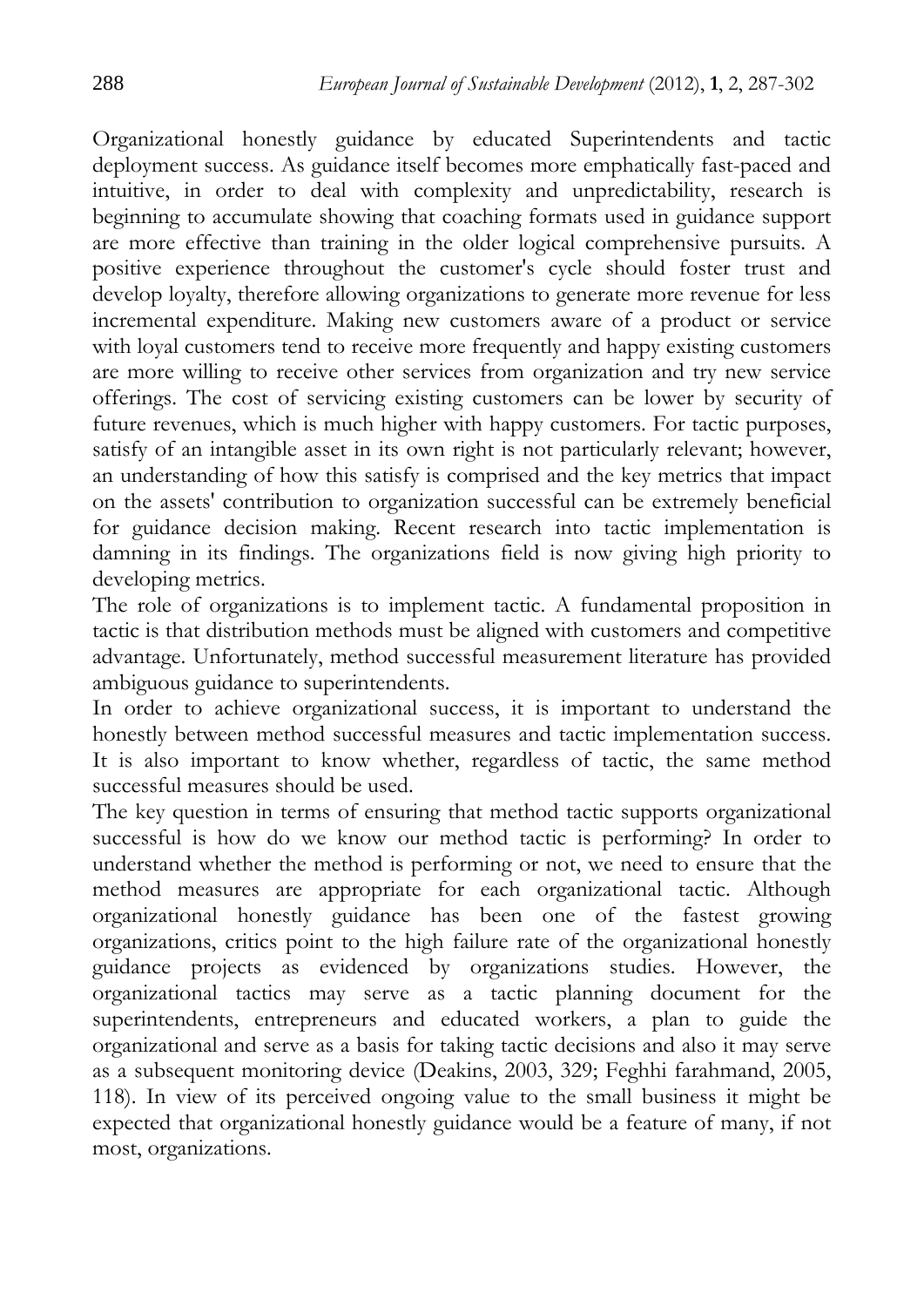The purpose of the study is to investigate success and failures of organizational honestly guidance system implementations. Also this study found that the scope, size, complexity and duration of the organizational honestly guidance projects seem to vary quite significantly across organizations. Poor planning, lack of clear objectives and not recognizing the need for organization change are the key reasons for organizational honestly guidance failures. The organizational field is now giving high priority to developing organizational metrics. The role of organizational is to implement organizational tactic. Effective organizational honestly guidance is one of the important factors in organizations success. There are ability superintendents who argue that formal written planning may be inappropriate for the organizations but this seems a minority view. It can be argued that organizational honestly guidance is as important to organizations as to larger organizations and standard textbooks on entrepreneurship offer chapters on organizational plan whilst a range of specialist publications outline the best ways of writing organizational plan (Sahlman, 1997, 67; Monks, 2001, 41; Naffziger, et al, 1991, 21). A fundamental proposition in organizational tactic is that organizational plan must be aligned with customers and competitive advantage. Unfortunately, organizational plan performance measurement literature has provided ambiguous guidance to organizational superintendents. In organizations, where a organizational tactic exists, the preparation of the organizational honestly guidance may have been driven by external forces. The most obvious of these are the requirements of external agencies providing funding for either start up or expansion.

#### **2. Organizational tactics**

The organizational honestly model suggests tactic is a more important influence on method measures than variables such as organizational honestly characteristics, stage of service lifecycle, market share, organizational or tactic organization unit size, profitability and growth, environment or competitors. Table 1 shows the proposed honestly between method measures for each tactic type.

Control by successful large pull involved frequent successful reporting. Pull organizational would be expected to be similar to cost leaders as they operate in relatively certain environments with existing service receivers and undertake little service innovation. As a result, the measures they use could be frequent yet still be meaningful. Organizational honestly guidance were outcome focused and neither multidimensional nor tactic. The control method of successful pull included careful output monitoring and was expected to be associated with pull.

Based on the degree of service innovation inherent in pull tactics, it is likely that they would compete with higher quality services and be first to market with new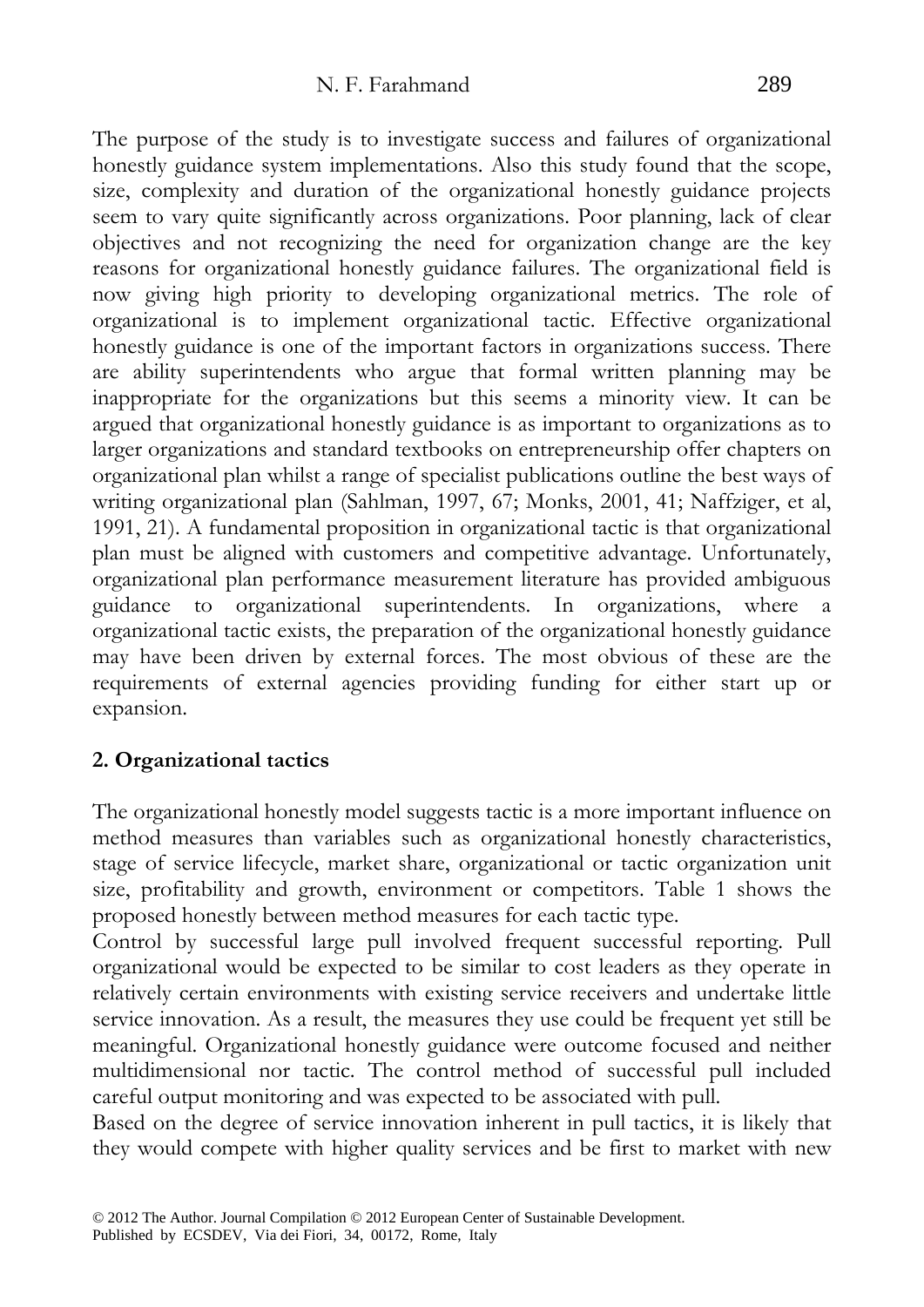generation services. Conversely, pull would depend more on efficiency and cost reduction to compete and rely more on older generation services. As a result, pull would place greater emphasis on cost control measures in supporting organizations tactic. Successful measures must be aligned with organization tactic. The optimum control system required two different approaches operating at different hierarchal levels. Like all scientific enterprises, a period of accumulation of evidence will be required before definitive conclusions may be drawn (Deakin, et al 2003, 64; Mason, et al, 2004, 3).



Ability superintendents' recent research reviewing corporate coaching programs that we can see this move from intuition towards rationalized models as complementary and off-setting to developments in tactic guidance (Mintzberg, 1994, 89; Mintzberg, et al, 1998, 45; Schwenk, et al, 1993, 17). However, there are early gleanings that evidence based evaluation research is underway. For this reason by coupling quality with customer service recovering satisfaction as Figure 1, a few tactical actions for implementation (Mason and Stark, 2004, 205; Peters, 1988, 160) can make the challenge simpler and provide leadership (Minnow, 1996,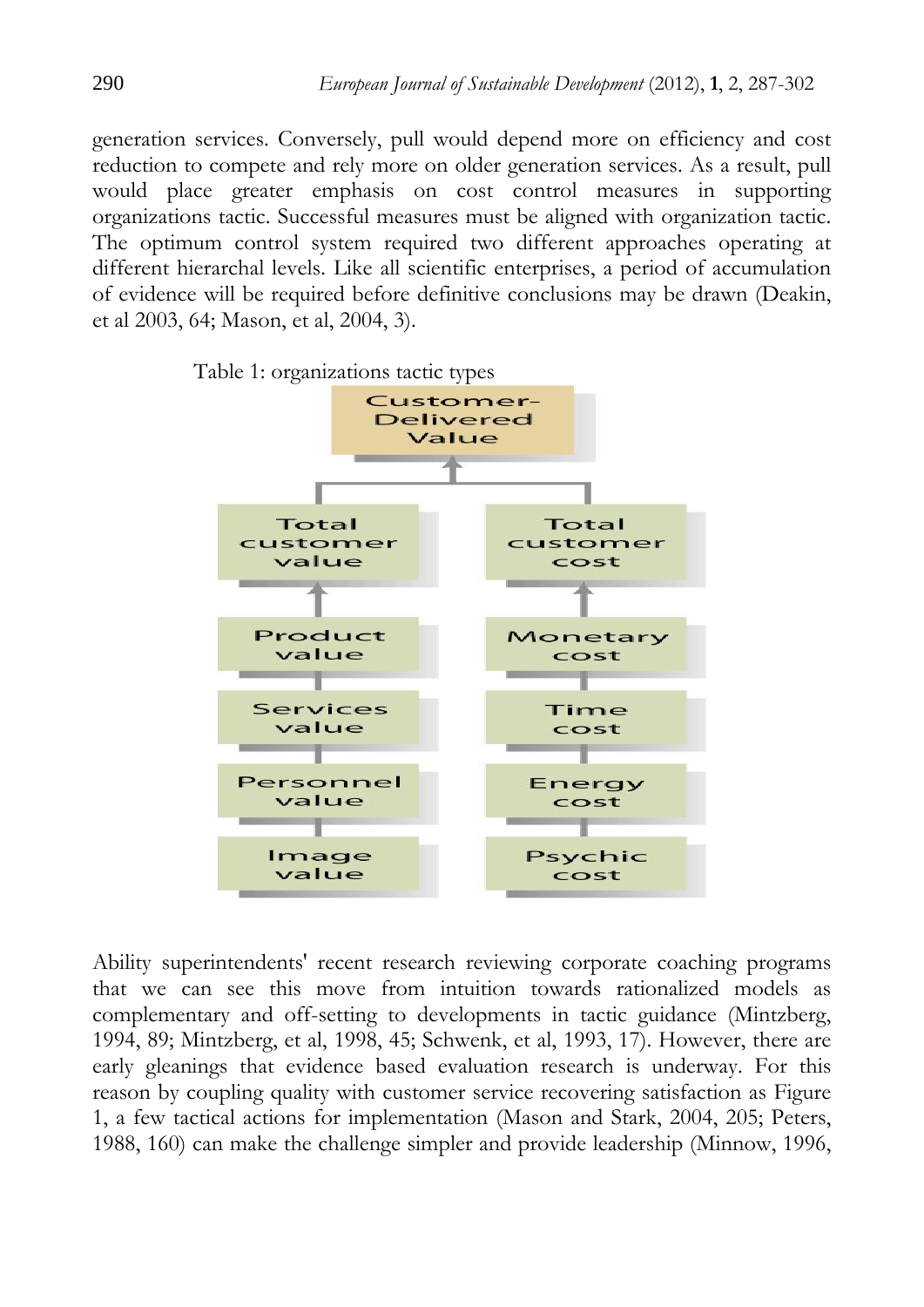5; Feghhi farahmand, 2009; Rue & et al, 1998, 97). To assist in understanding the process used in a certain application; avoid potential misconceptions regarding the intent and define the activities associated with specific value studies, reclamation has defined four distinct types of value studies.



The literature argues shows that the extent to which each determinant of performance impacts firm performance is a function of the performance metrics. Further, define performance as the sum of all processes that will lead superintendents to taking appropriate actions in the present that will create a performing organization in the future or in other words, doing today what will lead to measured value outcomes tomorrow. Also the value chain is a tool to identify key activities that create value & costs in organizational and identify ways to create more customer value. Therefore organizational capability relies in particular on coaching guidance skills, which rely on emotional intelligence and emphasis oneto-one, dialoguing, subordinate empowerment and mutually agreed targeting. In relation of value core competencies including outsource less critical resources if better quality or cost and own competencies - core business, three characteristics are competitive advantage, applications - many markets and difficult to imitate. Value proposition, and Value network recovering satisfaction are as follows (Curran, et al, 1994; Feghhi farahmand, 2004, 358; Feghhi farahmand, 2005, 187; Nayak, et al, 1994, 47; North, et al, 1997, 187):

- An organization's total quality efforts must begin at the very top and begin with the board of directors (Olivero, et al, 1997, 68; Senge, 1990, 196; Perry, 2001, 66).

- An action plan based on the survey feedback should then be formulated by the top guidance and communicated at every board meeting.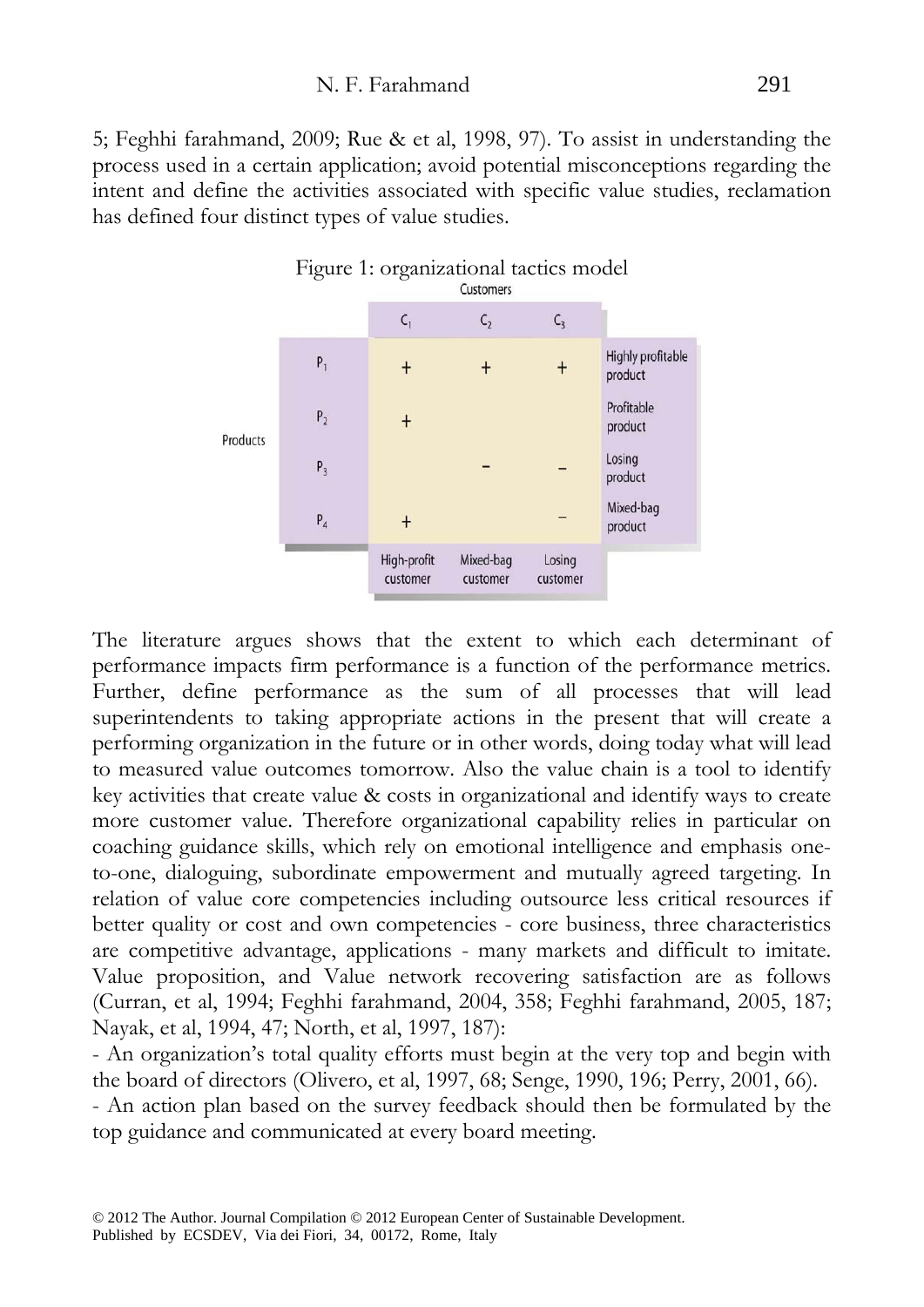- Develop a vision the organization does not have one already. The key to the initial adoption of quality is continuous communication of the vision within a comprehensive communication plan.

- Senior superintendents need coaching as the new theorists in coaching argue; coaching empowers individuals to achieve their inherent potential.

- Employees, shareholders and customers, suppliers and competitors have a stake and essential ingredient for success is senior quality circles, which provides leadership in quality and stimulates cultural change.

- The responsibilities accept of a senior quality committee can include (Feghhi farahmand, 2004, 398): establishing tactic quality goals, allocating resources, sanctioning quality improvement teams, reviewing key indicators of quality, estimating the cost of poor quality, ensuring adequate training of employees and recognizing and rewarding individual and team efforts. For this reason three key questions as value exploration for new opportunities, value creation for new offerings and value delivery for deliver more efficiently is necessary in according Figure 2 as a holistic organizational network:





In any case, the level of uncertainty is continuing to increase even as consumer prosperity overlaps into the new century, reacting against the undoubted brilliance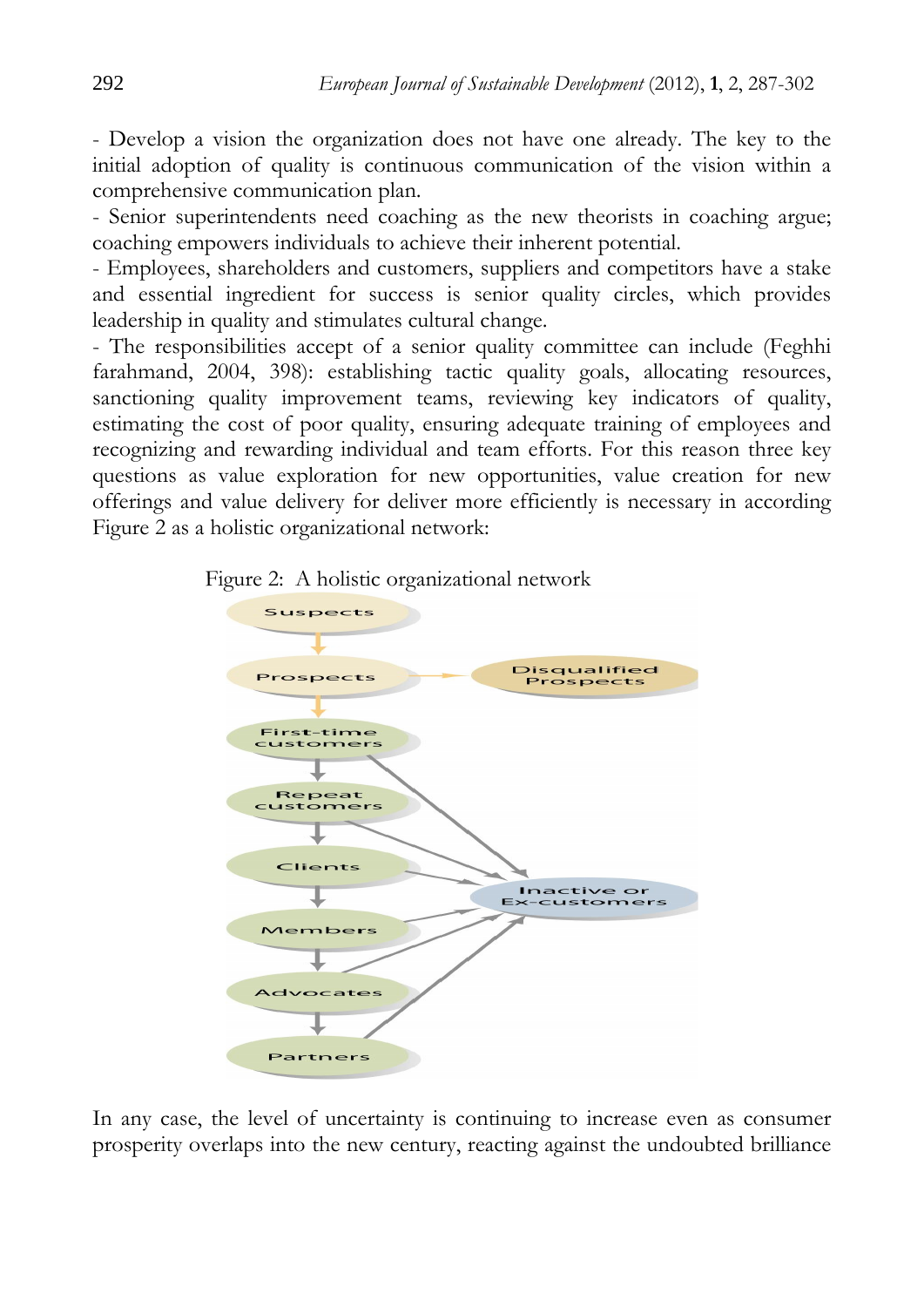of the recent industrial era. However, the mainly qualitative evidence available to date suggests that SP within organizations is an activity of a minority (Feghhi farahmand, 2002, 254). There may be a number of reasons for the lack of SP. Historically the typical ability superintendents has tended not to have pursued higher levels of education level or to take formal organizational training. Hence there are two possible reasons why ability superintendents tend not to plan (Chell, 1991, et al, 167) that they are emotionally unsuited to it. Anyhow tactical actions steps for coupling quality with customers or customers including three Vs to Organizational: Value segment,

This survey should be sponsored by the top guidance to send a clear message throughout the organization that quality is linked to customer satisfaction and the senior executives should then present the results to all employees that detailed tactics for improving customer satisfaction can be devised and communicated. In hypercompetitive economy more rational buyers many choices, company win by fine tuning value delivery process & to choose, provide and communicate superior value. To ensure the opportunity to achieve the highest value, value program staff attempt to keep guidance or administration directed mission charges flexible enough to allow innovation. This staff make most of the recommendations for administrative and procurement processes that could benefit from studies (Feghhi farahmand, 2009, 97; Steele, 1997, 28-68; Storey, 1994, 55; Storey & et al, 1989, 97). Anyhow is the need to develop a means to inform administrative or procurement staff of the available resources and how to obtain assistance. Therefore core product or service quality and customer benefits return as key drivers (Curran, et al, 1994; Feghhi farahmand, 2005, 58).

For this reason, there is a need to re-track fundamental guidance systems. Such concepts as investment valuation, ethical trading, stakeholder consultation, corporate social responsibility, value investment, preoccupy institutional investor communities.

They think and act intuitively and they are simply unaware of the various tools which would enable them to plan systematically. A further constraint, likely to restrict organizational honestly by ability superintendents, is that they may not have sufficient financial information to prepare a formal plan. A lack of formal organizational honestly planning may also relate to the fact that small organizations are just too busy surviving to take time out to plan ahead whilst others might argue the environment (Ledoux, 1993, 215; Ledoux, 1994, 15). A lack of formal organizational honestly among organizations does not necessarily mean that organization is badly managed. It does, however, suggest that ability superintendents miss out on the opportunity to consider the overall direction of the organizational and guidance decisions may be made on the basis of poor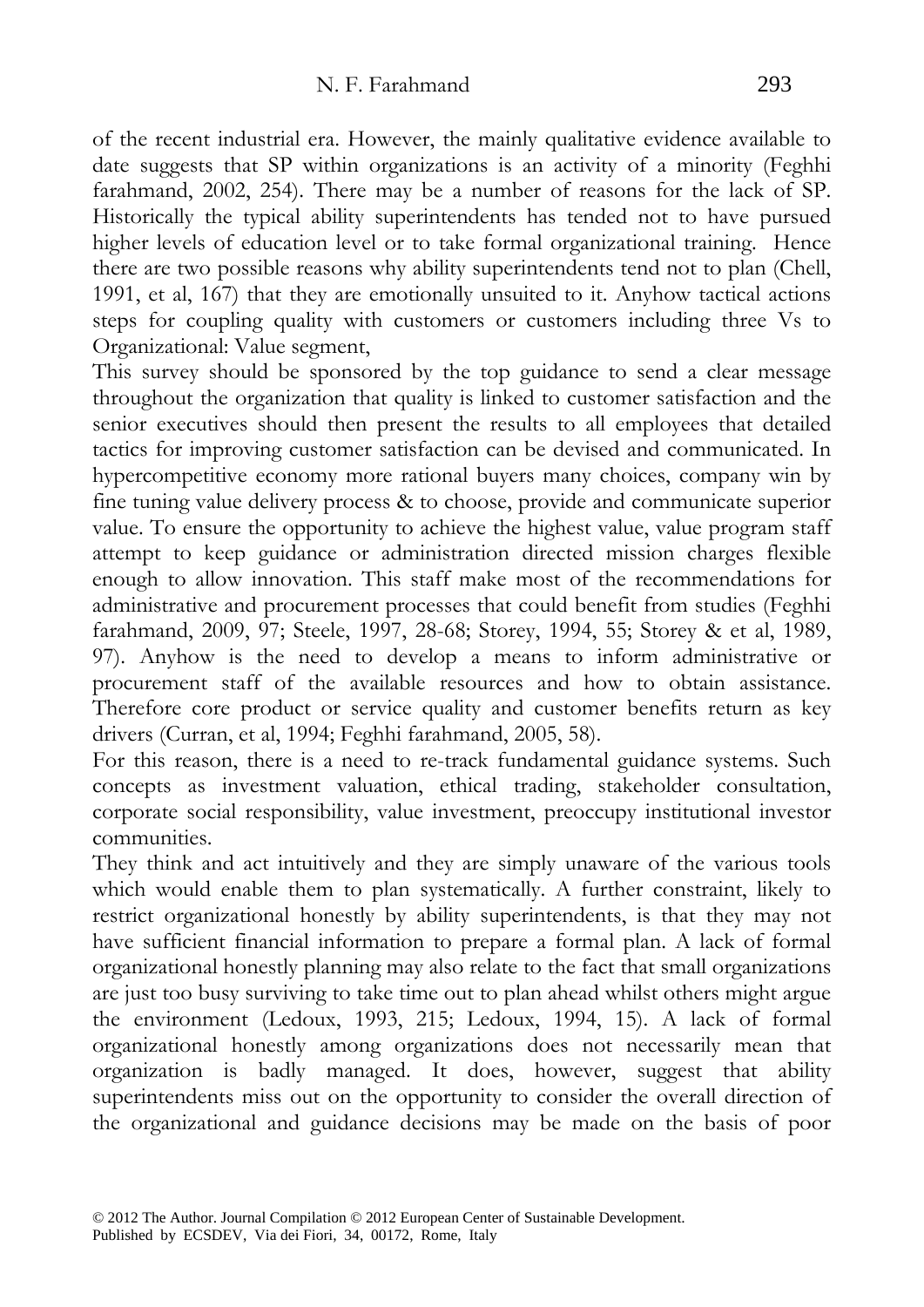information (Curran, et al, 1994, 39; Feghhi farahmand, 2009, 102; Stutely, 2002, 43).

The characteristics of the organization and ability superintendents and also organizations tactics hereafter termed organizational honestly, influencing ability manager's behavior which might be used to inform analysis of the determinants of organizational honestly in organizations. Organization characteristics were controlled out of analysis in order to focus our attention on the ability superintendents and organizational honestly variables.

Organizational honestly guidance systems were both outcome focused and financially focused and were neither multidimensional nor tactic. The organizational honestly guidance became broader and included measures of innovation and service receiver satisfaction.

The most essential successful originated tools of organizations are:

- The organizational honestly process guidance model;

- The organizational honestly process auditing and assessment procedure of process successful;

- The organizational honestly project guidance model;

- The organizational honestly benchmarking procedure;

The nature of the ability superintendents is seen as critical in other aspects (Nayak et al, 1994, 425; Fisher, 2002, 89) of the activities of organizations. A selection of the ability superintendents' characteristics is the potential to influence an owner manager's propensity to undertake organizational honestly guidance. Predictions of the direction in which the variables (Feghhi Farahmand, 2002, 345; Smith, 1967, 145) will operate are inevitably problematic as there is little prior work on the determinants of organizational honestly guidance upon which we can draw (Smith, 1967, 25; Curran, et al, 1994; Feghhi farahmand, 2005, 37; Kuratko & et al, 2004, 64):

1) Organizational honestly ability: This variable has been identified as important in a number of studies.

2) Organizational honestly experience: It may be strongly linked to ability and it could be argued that it might work in two ways. A long number of years running an organization as ability superintendents might increase a propensity to plan future directions for the organizational or indeed, once the initial phases had passed and funding secured planning might well be less of a priority.

3) Organizational honestly education level: In the context of organizational honestly guidance, this variable might seem reasonable to hypothesis that the more highly educated ability superintendents will tend to be more aware of the desirability of organizational honestly guidance and thus, organization run by the better educated ability superintendents might be more likely to have organizational plans.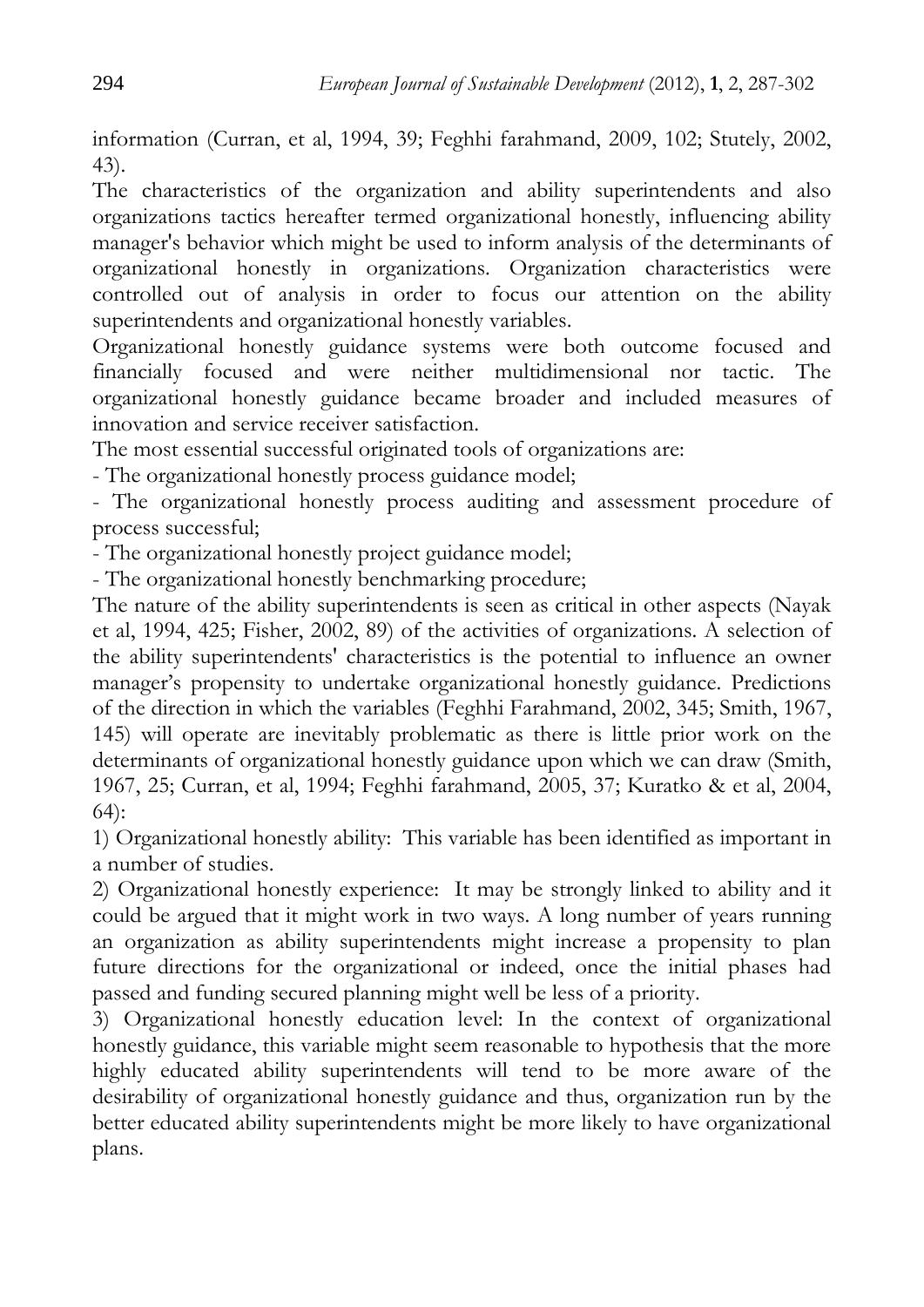4) Organizational honestly innovation: A distinction here may be drawn between those for whom the current organization is their first and serial founders.

5) Organizational honestly organizing: Organization founders are drawn either from operatives or from those with previous managerial experience.

6) Organizational honestly tactic: Here it might be argued that ability superintendents moving into a new sector might be encouraged to plan rather more than those whose businesses were in sectors in which they had considerable prior experience.

7) Organizational honestly potential: This was introduced into the analysis as it might be expected that local ability superintendents, who grew up in the geographical area under study, will tend to be introspective and less receptive to contemporary guidance practice.

The honestly between organizations and their localities have become an important research area and organization with links with local organizational institutions might be more likely to organizational plan. The argument here would be that mixing with local organizational leaders would increase awareness of the value of organizational honestly guidance. Conversely, mixing with other ability superintendents of small organization might re-enforce towards the idea of organizational honestly guidance, especially where organizational honestly guidance was not seen as a key element of organizational activity.

#### **4. Organizational honestly guidance**

The organizational honestly guidance refers to the internal systematic approach systematically of the organization guidance and leadership to strive for organization successful excellence. The successful organizational honestly guidance referring to all those measures through which one creates and strengthens confidence and trust in outsiders, especially service receivers, towards the organization abilities and service. When the comprehensiveness of the organizational honestly guidance approach is being emphasized one also can use the concept organizational honestly guidance instead of organizational plan. In practice, however, the both mean the same. Organizational honestly guidance system is a technology-based organization guidance tool for developing and leveraging organizational customers' knowledge to maintain, and strengthen profitable honestly with service receivers. Thus, a organizational honestly guidance system is an essential part of a global organizational honestly guidance tactic which emphasis creation of satisfaction through the development of appropriate honestly with key service receivers segments. The underlying premise of organizational honestly guidance is that organizational honestly creates organizational customers knowledge in order to: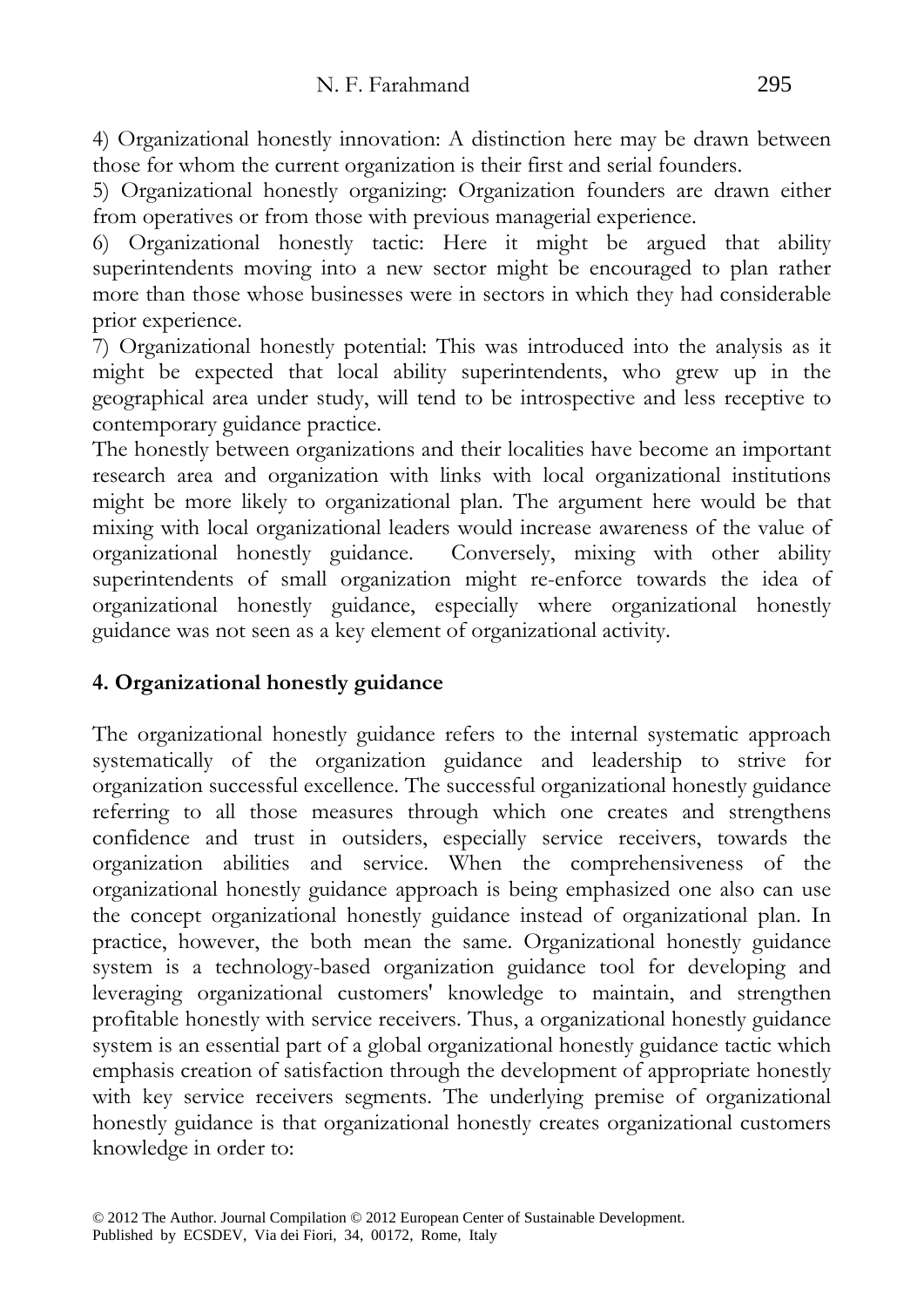1) Organizational honestly effectively segment organizational customers,

2) Organizational honestly develops and maintains long-term honestly with profitable organizational customers,

3) Organizational honestly determine how to handle unprofitable organizational customers.

Through the creation and better utilization of service receiver knowledge, the service receiver honestly should improve. Successful implementation of organizational honestly guidance program depends upon four critical factors:

- Organizational honestly guidance readiness assessment,

- Organizational honestly guidance change guidance,

- Organizational honestly guidance project guidance,

- Organizational honestly guidance employee engagement.

Ability superintendents ranged in ability from low to high. Clearly, within this group, there is a sub set of growth oriented ability superintendents whose propensity to undertake organizational honestly guidance might be contrasted with those who were content with their current level of organizational. The latter may well belong to that group of ability superintendents often characterized as running lifestyle organization. From this overview of the selected ability superintendents' characteristics and the tactics of the sampled organization, it is now possible to explore the extent to which these differing characteristics and tactics influence whether or not an organization engages in organizational honestly guidance. The capturing the wrong organizational customers information, unclear goals, inappropriate selection and use of technology, inability to integrate people and processes and use of misleading metrics or improper measurement approaches are the major barriers in implementing and managing organizational customers projects. The seven deadly sins for unsatisfactory organizational honestly guidance outcome are:

- Viewing the organizational honestly guidance initiative as a technology initiative;

- Lack of organizational customers vision;

- Insufficient appreciation of organizational customers' lifetime satisfies;

- Inadequate support from top guidance;

- Underestimating the importance of change guidance;

- Failing to re-engineer organization processes;

The aim of organizational honestly guidance approach is to strive for the organization tactic and operational goals. Organizational honestly guidance is based on a special expertise for enhancing effectiveness and efficiency of organization guidance and leadership. Thus genuine realization of the organizational honestly guidance practices takes place in real organization activities both in the organization tactic leadership as well as in the operational realization of the organization services and targets. The broad challenge for organizational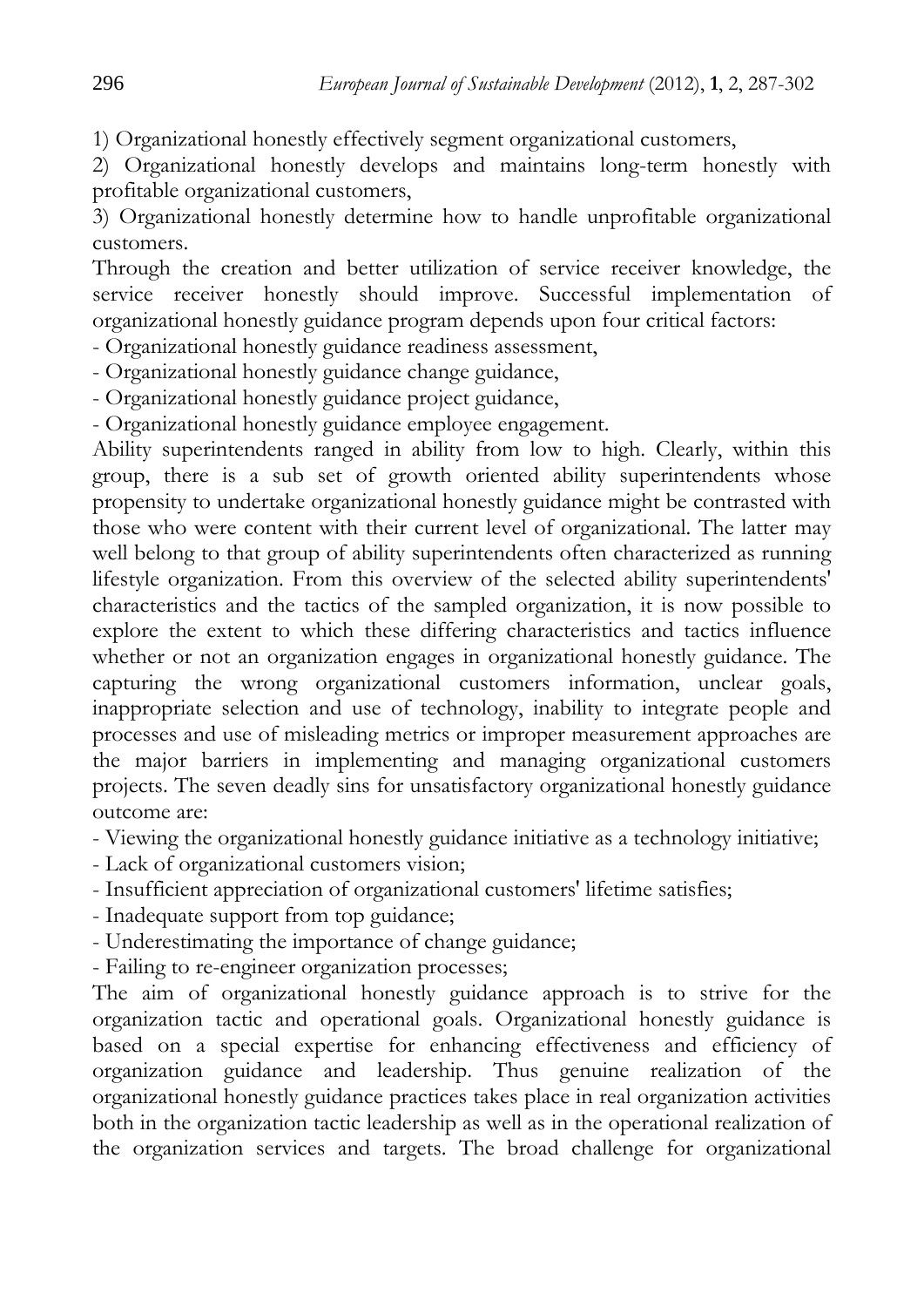honestly guidance is to enhance positive substance of organization brand through various means that are consistent both with respect to one another and aligned with the organization tactic course. As a whole the main principles in organizations approach include the following:

- Focus on supporting the organizational honestly guidance tactic goals of the organization;

- Consistency of different organizational honestly measures in order to strengthen one another;

- Alignment of the whole tactically and operationally for centering on the key issues;

- Comprehensiveness and a scope which covers the entire corporation;

- Integrating organizational honestly guidance measures with organization processes.

Systematic approach instead of building separate systems such as quality systems organizational honestly guidance approach is well harmonized with the organization tactics. On that basis also the quality policy was defined. General intention and direction towards organizational honestly guidance is considered by the organizational policy statements. Always act so that the organizational customers what he or she needs and improve activities and their results continually so that they will be better and more effective and efficient of organizational honestly guidance.

The goal of organizational honestly guidance, i.e. organization excellence, is reached through innovative guidance and leadership practices. In order to realize organizational honestly guidance objectives in all parts of the organization and at all levels of organization and guidance, an organization-wide guidance structure, a leadership infrastructure framework has been defined. The framework model was originally created at organizations. This model covers all organization functions in a natural and flexible manner and covers the following four levels of the organization:

1) The organization level: where the general principles, the common insight, goals, shared tools, and practices concerning organizational honestly guidance are created, including how these principles are to be applied in practice on the basis of the organization requirements.

2) The tactic areas and unit's level: where decisions are made by the general manager of the organization unit and the other top organization leaders, and measures undertaken concerning the entire particular organization and especially the future competitiveness of the organization and guidance of the whole organization system are addressed. The organization system is composed of the interrelated operational organization processes. Very often in corporations there are different organization areas that may be at different development stages. All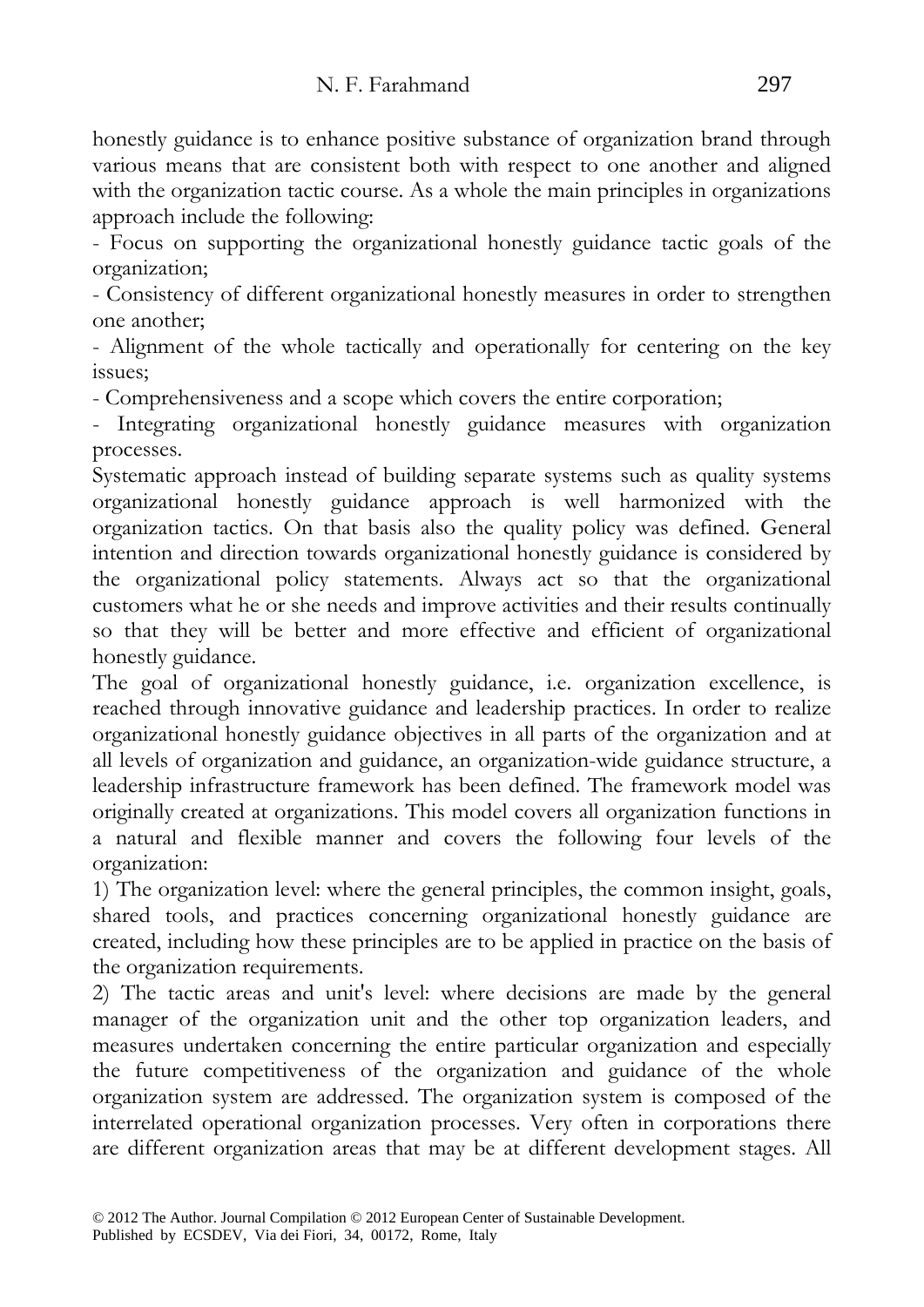these need different tactic organizational honestly guidance approaches but they may operate within one corporate culture.

3) The operational individual organization processes level: where decisions and measures concerning daily guidance are made and undertaken, and services are realized in real time for organizational customers needs.

4) The human and team's level: where the personal contribution of each member of the organization personnel including the top guidance is provided in natural working environments.

In response to this research gap, this paper investigates whether ability superintendents should differ according to organizational tactic. Ability superintendents were asked whether or not they had a formal organizational honestly guidance for their organization and the period of time to which it applied. All these organizations had very different levels of success. Their success was determined mainly by the honestly between the complexity of the system and the speed and phasing of its development and roll out. A organizational honestly guidance system is not just service receiver interface software. Organizations believe that successful measurement frameworks should be multidimensional. Unfortunately, the early attempts at successful measurement frameworks were too financially oriented and did not provide tactic vision. The main focus is on the role of ability superintendents characteristics in influencing the propensity for organizational honestly guidance. The interdisciplinary conceptual model will provide guidance to ability superintendents in developing contextually relevant method measures.

## **5. Conclusion**

In order to understand whether the ability superintendents is performing or not, we need to ensure that the ability superintendents is appropriate for each organizational tactic. The model provides ability superintendents with specific benefits such as measures to organizational honestly guidance with tactically aligned framework for clearer logic behind organizational honestly guidance actions.

Successful measure portfolio discriminates between organizational honestly guidance efficiency and effectiveness successful measures in order to avoid suboptimal successful. Set of organizational honestly guidance guidelines to ensure method synergies are achieved in the targeting of high and low organizational customers lifetime satisfy segments with matching method costs and method response to organizational customers satisfy. Many of organizations have sustained their organizational honestly guidance systems focus over time, although these investments may or may not be considered part of a long-term organizational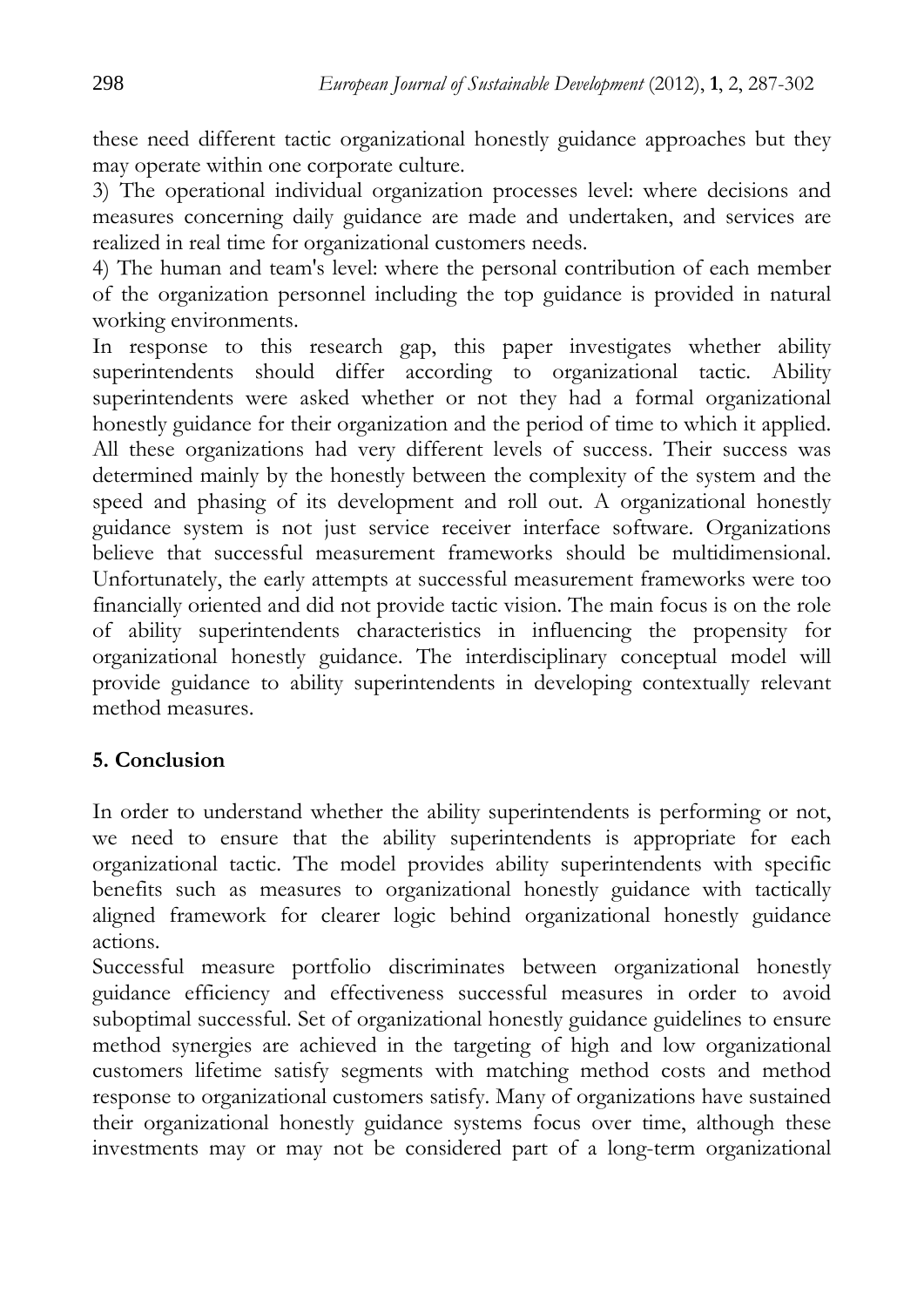honestly guidance tactic. The scope, size, complexity and duration of the organizational honestly guidance projects seem to vary quite significantly across organizations. Poor planning, lack of clear objectives and not recognizing the need for organization change are the key reasons for organizational honestly failures.

The most recent organizational honestly guidance programs, for example some have clearly benefited from previous organizational honestly guidance systems experience of suppliers, including considerably reduced implementation times and lower risk levels for comparable size programs.

Ability superintendents have too many successful measures, and a simplified set with fewer yet more important metrics would lead to superior successful. Successful ability superintendents are hindered by too many low-level measures. Ideal successful ability superintendents must include measures which are tactically relevant as well as measures which address both efficiency and effectiveness of organizational honestly guidance. For ability superintendents, the area of organizational honestly method successful measurement is an area that represents a significant opportunity for organizational honestly guidance investment and organizational plan guidance attention.

#### **Reference**

Burns, P. (2001), Entrepreneurship and small Business. Basingstoke, Palgrave. Pp 34-74.

Chakravarthy, B. S. (1986) 'Measuring tactic successful', Tactic Guidance Journal, Vol. 7, No. 5, pp. 437–458.

Chell, E. (2001), Entrepreneurship: Globalization, Innovation and Development, London, Thomson Learning, p67.

Chell, E. Haworth, J. and Brearley, S. A. (1991), The Entrepreneurial Personality, London, Rutledge, p 167.

Collins, F., Holzmann, O. and Mendoza, R. (1997) 'Tactic, budgeting, and crisis in Latin America', Accounting and Society, Vol. 22, No. 7, pp. 669–689.

Curran, J. and Blackburn, R. (1994), Business planning and Local Economic Networks, London, Paul Chapman, pp 31-49.

Day, G. (2000) 'Capabilities for forging Customer honestlys', Report No. 00–118, Organizational Science Institute, Cambridge, MA.

Deakin, D. & Freel, M. (2003), Entrepreneurship and Business planning, London, McGraw Hill, pp 302-412.

Dobni, B., Dobni, D. and Luffman, G. (2001) 'Behavioural approaches to organizational tactic implementation', Organizational Intelligence & Planning, Vol. 19, No. 6, pp. 400–408.

Eccles, R. G. (1991) 'The successful measurement manifesto', Harvard Business Review, Vol. 69, No. 1, pp. 131–137.

Erffmeyer, R. C. and Johnson, D. A. (2001) 'An exploratory study of sales force automation practices: Expectations and realities', Journal of Personal Selling and Sales Guidance, Vol. 21, No. 2, pp. 167–175.

Feghhi Farahmand, Nasser (2001), Executive Guidance Process, Islamic Azad University, Tabriz Branch, Iran, pp 99-113.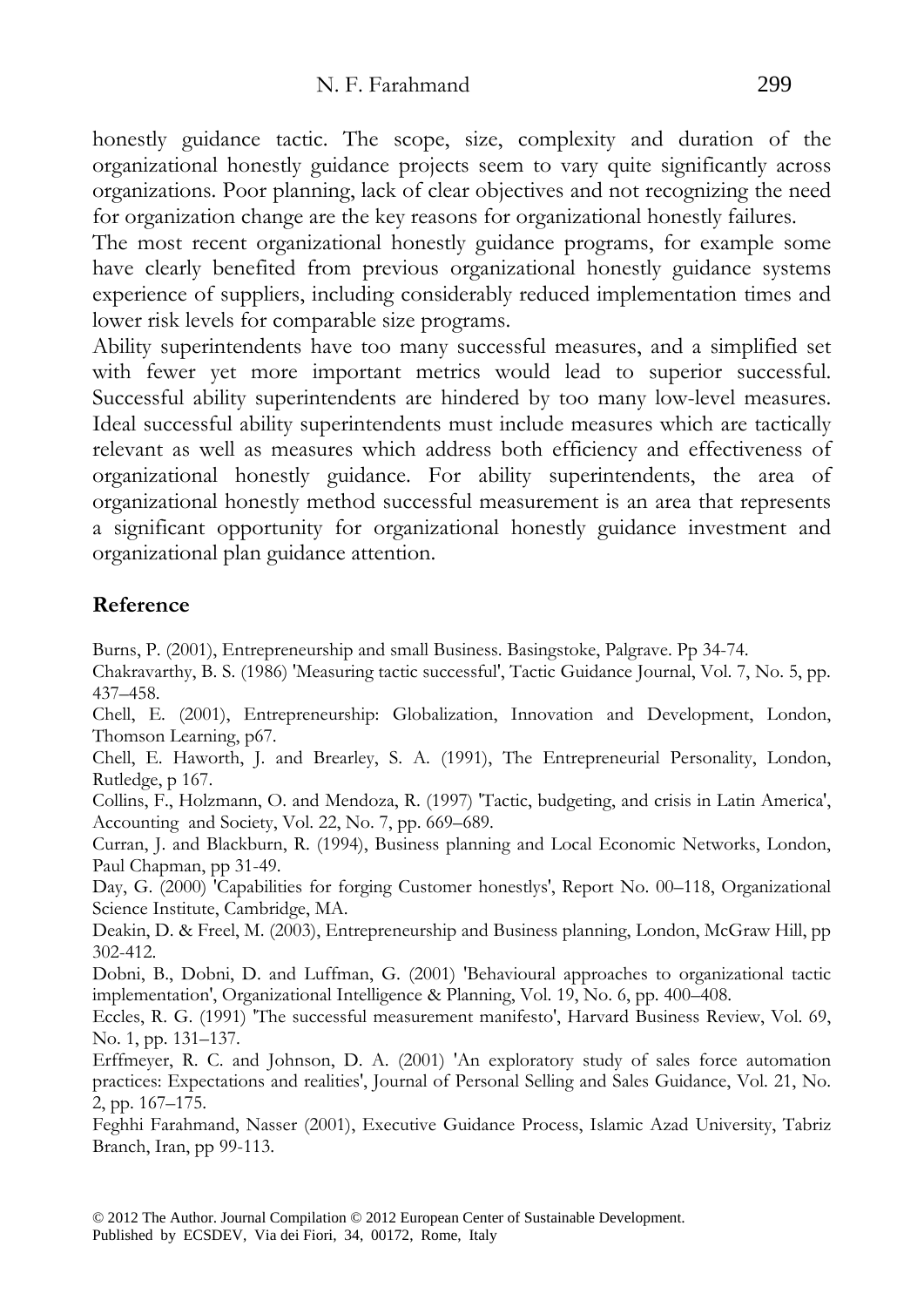Feghhi Farahmand, Nasser (2003), Permanent Guidance of Organization, First edition, Frouzesh Publication, Tabriz, Iran, pp 70-83.

Feghhi Farahmand, Nasser (2003), Tactic Structure of Organization Guidance Process, Forth edition, Islamic Azad University, Tabriz Branch, Iran, pp 41-125.

Feghhi Farahmand, Nasser (2005), Tactic Guidance of Organization, First edition, Frouzesh Publication, Tabriz, Iran, pp 85-149.

Feghhi Farahmand, Nasser (2009), Organization Tactic Plan compilation, First edition, Frouzesh Publication, Tabriz, Iran, pp 74-314.

Feghhi farahmand, Nasser (2011), Active and Dynamic Guidance of Organization, Second edition, Frouzesh Publication, Tabriz, Iran, pp 87-90.

Feghhi Farahmand, Nasser (2011a), Technology Guidance of Organization, Second edition, Frouzesh Publication, Tabriz, Iran, pp 11-18.

Fiegener, M. K. (1994) 'Matching organization-level tactic controls to tactic: Impact on control system effectiveness', Journal of Applied organization Research, Vol. 10, No. 1, pp. 25–34.

Fisher, A. (2002), Annie weighs in on executive coaching and untruths on resumes, Fortune Magazine, 13 May, o 89.

Franco, M. and Bourne, M. (2003) 'Factors that play a role in 'managing through measures'', Guidance Decision, Vol. 41, No. 8, pp. 698–710.

Gifford, D (1997), The value of going green, Harvard Business Review, 75/5.

Goleman, D., Boyatzis, R. & McKee, A. (2002), The New Leaders, London, Little, Brown, p 78- 199.

Govindarajan, V. and Fisher, J. (1990) 'Tactic, control systems, and resource sharing: Effects on organization-unit successful', Academy of Guidance Journal, Vol. 33, No. 2, pp. 259–285.

Gresov, C. and Drazin, R. (1997) 'Equifinality: Functional equivalence in organization design', Academy of Guidance Review, Vol. 22, No. 2, pp. 403–428.

Hamel, G. (2001), Leading the Revolution, Boston, Harvard Business School Press, p89.

Henningsen, C (2002), Investing as if the world really mattered, Corporate Environmental Tactic, 9 /2, pp 22-39.

Hunt, S. D. and Lambe, J. (2000) 'Organizational's contributions to organization tactic; Market orientation, honestly organizational, and resource-advantage theory', International Journal of Guidance Reviews, Vol. 2, No. 1, pp. 17–34.

Jain, R., Jain, S. and Dhar, U. (2007) 'CUREL: A scale for measuring service receiver honestly guidance effectiveness in service sector', Journal of Services Research, Vol. 7, No. 1, pp. 37–58.

Jaworski, B. J. and Kohli, A. K. (1991) 'Market orientation', Journal of Organizational, Vol. 57, No. 3, pp. 53–70.

Jeuland, A. P. and Shugan, S. M. (1983) 'Managing method profits', Organizational Science, Vol. 2, No. 3, pp. 239–272.

Johnson, Steven (2001), The connected lives of ants, brains, cities and software, Penguin, pp 44- 63.

Journal of Database Organizational & Customer Tactic Guidance (2008) 15, 68–78. doi:10.1057/dbm.2008.5; published online 9 June 2008

Kale, S. H. (2004) 'SRRM failure and the seven deadly sins', Organizational Guidance, Vol. 13 (September/October), pp. 42–46.

Kaplan, R. S. and Norton, D. P. (1996) 'Using the balanced scorecard as a tactic guidance system', Harvard Business Review, Vol. 74, No. 1, pp. 75–85.

Kirby, D. A. (2003), Entrepreneurship, Maidenhead, McGraw Hill, p 82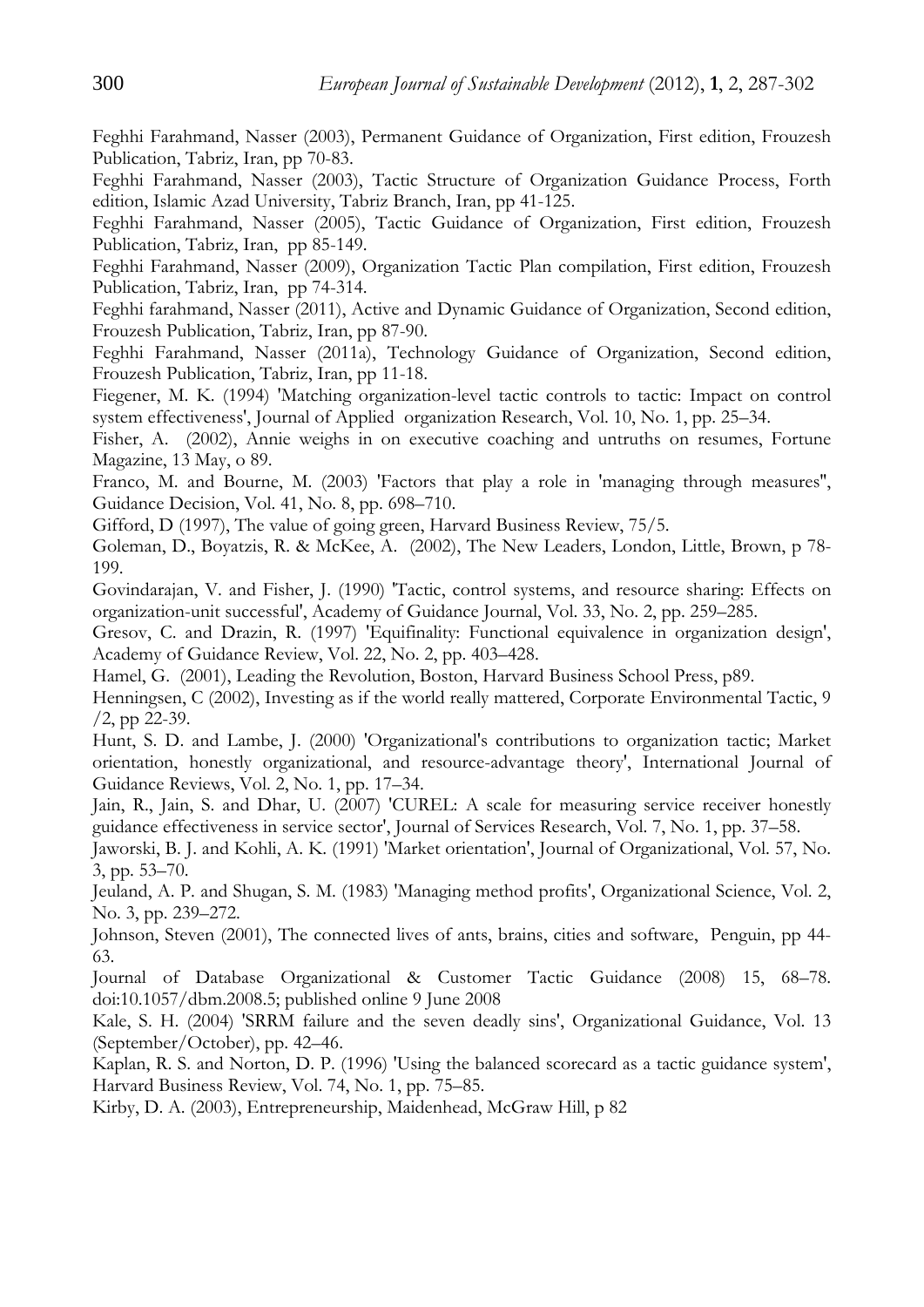Kumar, K. and Subramanian, R. (1997/1998) 'Porter's tactic types: Differences in internal processes and their impact on successful', Journal of Applied organization Research, Vol. 14, No. 1, pp. 107–124.

Kuratko D F and Hodgetts R M (2004), Entrepreneurship: Theory, Practice Mason, Ohio, Thomson South Western, p64.

Larson, P. D. (1991) 'Product quality, total costs and the integration of the utility-producing functions unpublished PhD dissertation University of Oklahoma.

Larson, P. D. and Lusch, R. F. (1992) 'Functional integration in organizational methods: A determinant of product quality and total cost', Journal of Organizational Methods, Vol. 2, No. 1, pp. 1–28.

Lassar, W. M. and Kerr, J. L. (1996) 'Tactic and control in supplier-distributor honestlys: An agency perspective', Tactic Guidance Journal, Vol. 17, No. 8, pp. 613–632.

Lebas, M. and Euske, K. (2002) 'Delineation of successful', in: Neely, A. (Ed.) ' Performance measurement: Theory and practice', Cambridge University Press, Cambridge, UK, pp. 65–79.

Ledoux, JE (1993), Emotional memory systems in the brain. Behavior and Brain Research, v 58, p 112-215.

Lewis, M. C. and Lambert, D. M. (1991) 'A model of method member successful, dependence, and satisfaction', Journal of Retailing, Vol. 67, No. 2, pp. 205–225.

Lubieniecki, E. C. and Desrocher, N. J. (2003) 'The case for simple comparison: A simple successful scorecard for effectiveness and efficiency', Journal of Corporate Real Estate, Vol. 6, No. 1, pp. 39–52.

Maselli, J. (2001) 'People problems', InformationWeek, 9 July, pp.35–42.

Mason, C and Stark, M. (2004), What do investors look for Business Plan, International small Business Journal, 22, p3.

McGovern, J., Lindemann, M., Vergara, M., Murphy, S, Barker, MA & Warrenfeltz, R. (2001), Maximizing the impact of executive coaching: Behavioral change, organisational outcomes, and return on investment. www.mentors.ca/coachingnews.html.

Merlin Stone, 1 Broadmead Close, Hampton, TW12 3RT, UK.

Michael J. Valos, Faculty of organization and Law Bowater School of Guidance & Organizational Deakin University, 221 Burwood Highway Burwood Vic. 3125 Australia.

Miles, R. E. and Snow, C. C. (1978) 'Organisational tactic, structure, and process', McGraw-Hill, New York.

Minnow, N (1996), Downsizing corporate responsibility. Public Relations Tactic 2, vol. 3, p5.

Mintzberg, H. (1994), The rise and fall of Tactic Planning, Prentice Hall International, p81-109.

Mintzberg, H., Alstrand, B. & Lample, J. (1998), Tactic Safari. The Free Press, pp 23-67.

Moedritshcher, G. and Mussnig, W. (2005) 'Evaluating the long term benefit of SRRM-systems: A cost-oriented approach', International Journal of Innovation and Technology Guidance, Vol. 2, No. 4, pp. 367–389.

Naffziger, D. Kuratko, D. (1991), An Investigation into the Planning In small Business, Journal of Business and Entrepreneurship, Fall, p 21.

Najmi, M., Rigas, J. and Fan, I. -S. (2005) 'A framework to review successful measurement systems', organization Process Guidance Journal, Vol. 11, No. 2, pp. 109–122

Nayak, A and Greenfield, S. (1994), The Use Of Guidance Accounting Information, Finance and the organizations, London, Rutledge, p47.

Neely, A. D., Gregory, M. and Platts, K. (2005) 'Successful measurement system design: A literature review and research agenda', International Journal of Operations & Production Guidance, Vol. 25, No. 12, pp. 1228–1263.